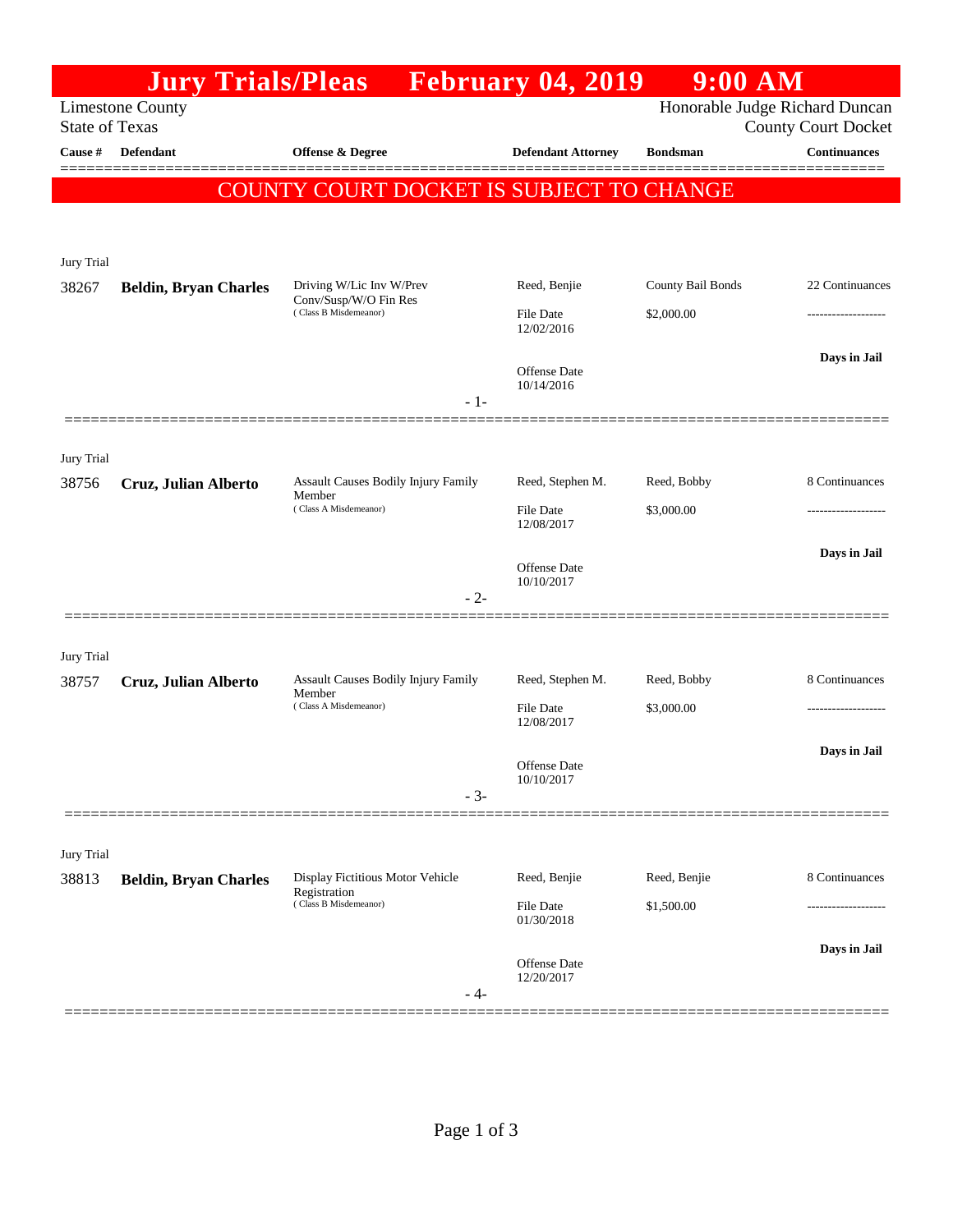|                            | <b>Jury Trials/Pleas</b>     |                                                                                     | <b>February 04, 2019</b>          | $9:00$ AM         |                                                              |
|----------------------------|------------------------------|-------------------------------------------------------------------------------------|-----------------------------------|-------------------|--------------------------------------------------------------|
| <b>State of Texas</b>      | <b>Limestone County</b>      |                                                                                     |                                   |                   | Honorable Judge Richard Duncan<br><b>County Court Docket</b> |
| Cause #                    | <b>Defendant</b>             | <b>Offense &amp; Degree</b>                                                         | <b>Defendant Attorney</b>         | <b>Bondsman</b>   | <b>Continuances</b>                                          |
|                            |                              | COUNTY COURT DOCKET IS SUBJECT TO CHANGE                                            |                                   |                   |                                                              |
| Jury Trial                 |                              |                                                                                     |                                   |                   |                                                              |
| 38814                      | <b>Beldin, Bryan Charles</b> | Driving W/Lic Inv W/Prev<br>Conv/Susp/W/O Fin Res<br>(Class B Misdemeanor)<br>$-5-$ | Reed, Benjie                      | Reed, Benjie      | 8 Continuances                                               |
|                            |                              |                                                                                     | <b>File Date</b><br>01/30/2018    | \$1,500.00        | -----------------                                            |
|                            |                              |                                                                                     | <b>Offense Date</b><br>12/20/2017 |                   | Days in Jail                                                 |
| Jury Trial<br>38821        | Hendrix, Eric Dwight         | Assault Cause Bodily Inj.                                                           | Dahlenburg, Michael               | Personal Bond     | 7 Continuances                                               |
|                            |                              | (Class A Misdemeanor)                                                               | <b>File Date</b><br>02/12/2018    | \$1,500.00        |                                                              |
|                            |                              | $-6-$                                                                               | <b>Offense Date</b><br>11/01/2017 |                   | Days in Jail                                                 |
| Jury Trial                 |                              |                                                                                     |                                   |                   |                                                              |
| 38855                      | <b>Ivester, William Dale</b> | <b>Assault Causes Bodily Injury Family</b><br>Member<br>(Class A Misdemeanor)       | Moore, David E.                   | County Bail Bonds | 7 Continuances                                               |
|                            |                              |                                                                                     | File Date<br>03/09/2018           | \$3,000.00        | -------------------                                          |
|                            |                              | $-7-$                                                                               | <b>Offense Date</b><br>01/20/2018 |                   | Days in Jail                                                 |
|                            |                              |                                                                                     |                                   |                   |                                                              |
| <b>Jury Trial</b><br>38920 | Ferguson, Daryl Glen,<br>Jr. | Assault Causes Bodily Injury Family<br>Member<br>(Class A Misdemeanor)              | Reed, Justin                      | County Bail Bonds | 6 Continuances                                               |
|                            |                              |                                                                                     | <b>File Date</b><br>04/30/2018    | \$3,000.00        |                                                              |
|                            |                              | $-8-$                                                                               | Offense Date<br>03/25/2018        |                   | Days in Jail                                                 |